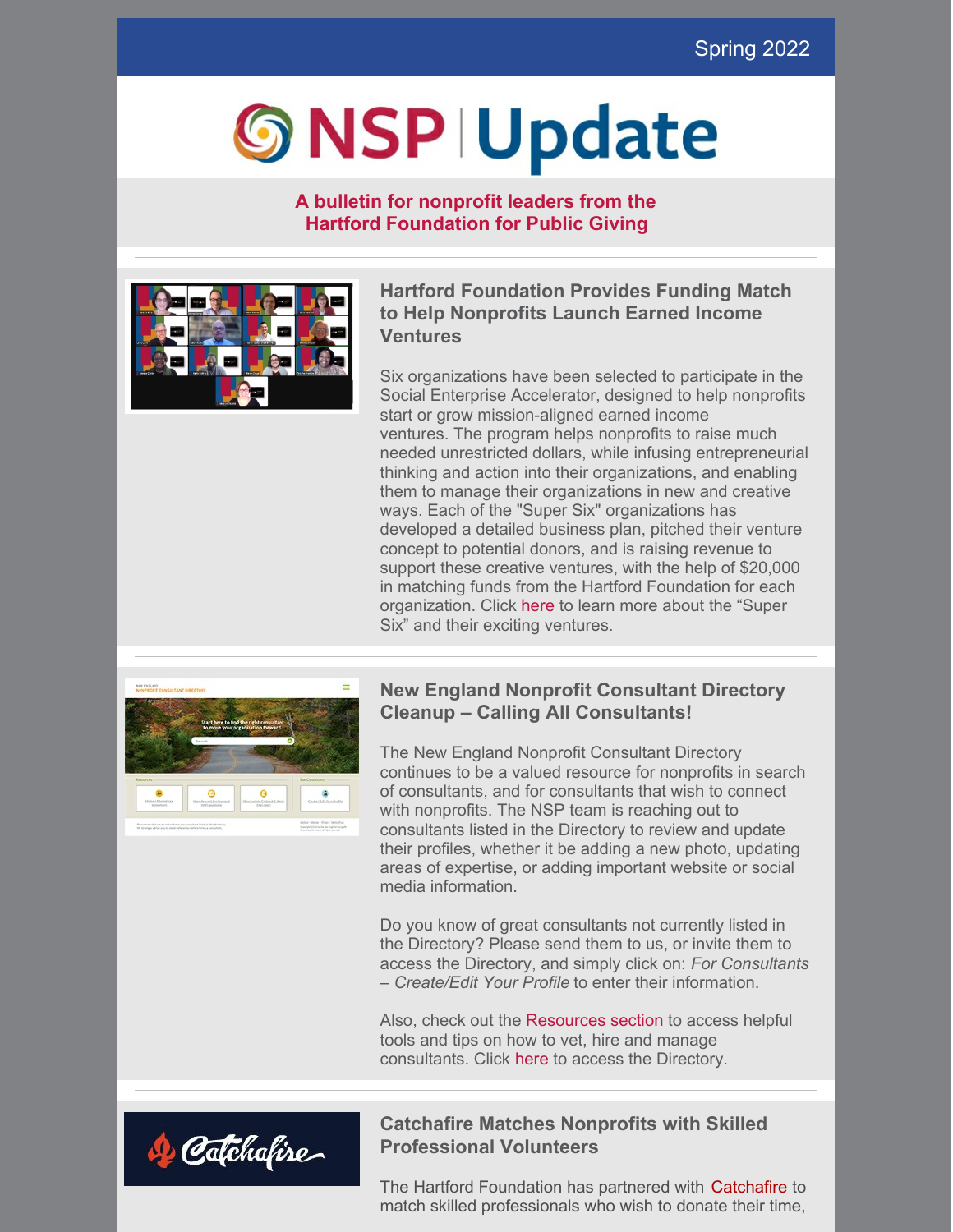with nonprofits who often can't afford to pay to hire expert talent. Using a user-friendly online platform, nonprofits post projects, and select skilled, professional volunteers. Learn more about how Catchafire works by watching this 2 [minute](https://vimeo.com/462743914) video.

Catchafire volunteers have contributed over 4,500 volunteer hours and almost 300 projects to Hartford-area nonprofits in the areas of Communications (social media strategy, copy writing, graphic design), Technology (tech systems setup, google ad words setup, salesforce customization), Organizational Strategy, Human Resources, Language Translation, Financial Management, Business Planning and much more. The total value of these projects is close to \$1 million.

If you are interested in learning more or would like to add your name to our waitlist for a Foundation sponsored membership with Catchafire, please email Betsy Johnson at [bjohnson@hfpg.org](mailto:bjohnson@hfpg.org).



#### **Building on Success (BOS) Program for Small Agencies to be Offered this Fall**

Combining group workshops with individualized consultation, the Building on Success [Program](https://www.hfpgnonprofitsupportprogram.org/index.php/what-we-offer/workshops/training-series) helps small agencies to strengthen their effectiveness and performance. The program includes dedicated consultant support, and grants of \$10,000. For more information, contact Yvette Bello at [ybello@hfpg.org](mailto:ybello@hfpg.org).



#### **If Your Nonprofit Provides Basic Human Needs Emergency Assistance, this Grant Opportunity May be for You**

Emergency Assistance Grants, a competitive grant opportunity offered by the Hartford Foundation, aims to support nonprofits as they increase access to emergency services and immediate assistance for basic human needs for vulnerable residents in Greater Hartford. Items and services can include food, personal care items, emergency financial aid (e.g., rental assistance, utility assistance), one-time medical device or medical aid assistance, and immediate or informal case management services. Click [here](https://www.hfpg.org/nonprofits/current-grant-opportunities) to learn more.

## **Leaders On Board**

A PROGRAM OF LEADERSHIP GREATER HARTFORD

#### **Leaders on Board Needs Your Feedback!**

Do you need assistance finding new board members? Have you used Leaders on Board to help you find board members in the past? Leadership Greater Hartford is seeking feedback to help them tailor their [Leaders](https://leadershipgh.org/leaders-on-board/) on Board program to better meet the board leadership needs of nonprofit partners like you. Please take just a few minutes to complete this brief survey to help strengthen this important community resource - for your nonprofit and so many others. Click [here](https://www.surveymonkey.com/r/QWZYV5R) to take the survey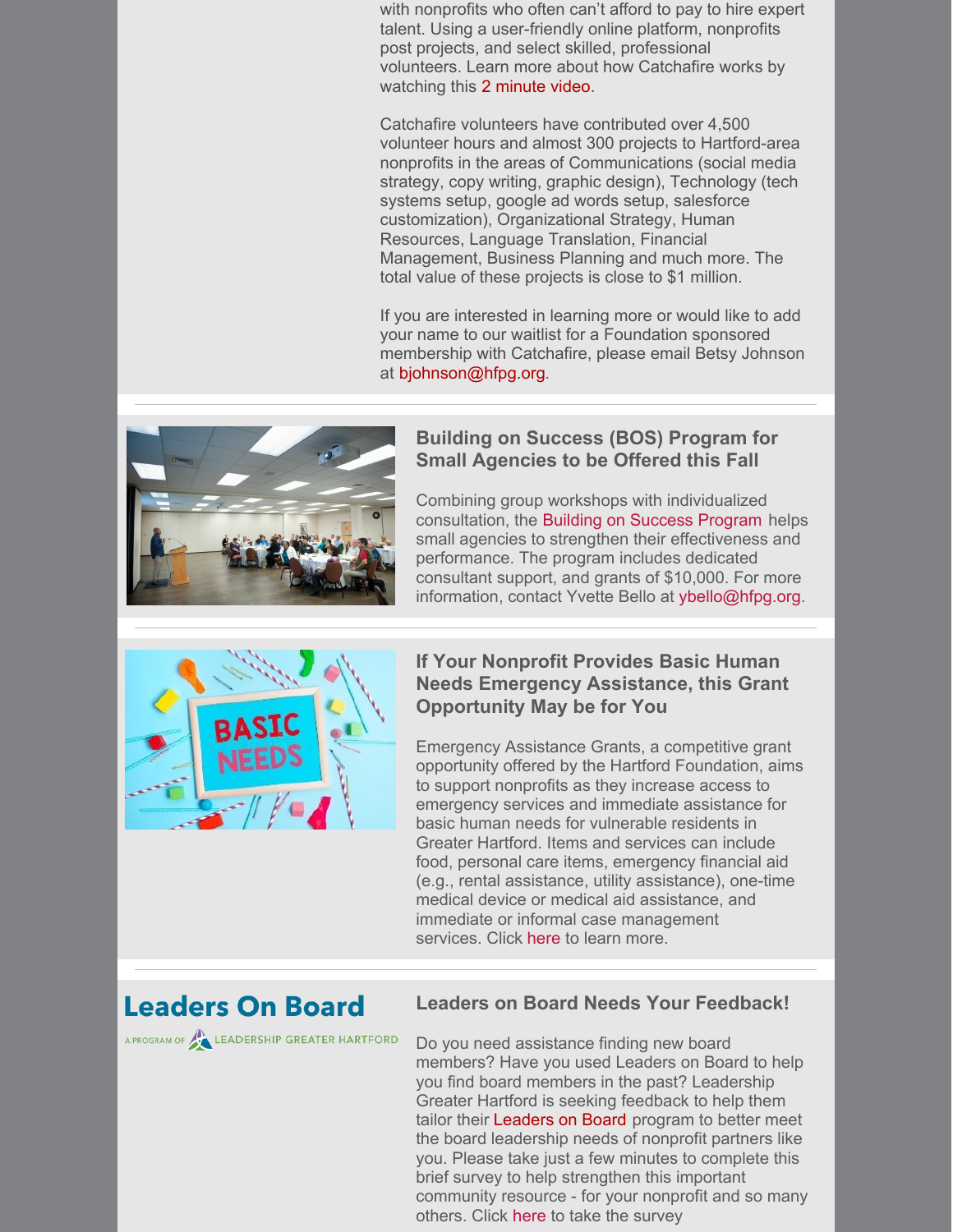#### <u>"Álliànce</u>

2022 Connecticut **Commectical**<br>Nonprofit<br>Compensation +<br>Benefits Report



#### **Newly Released Compensation and Benefits Report Now Available to Nonprofits!**

Nonprofit staff compensation data is crucial to help nonprofit leaders make reasonable, fair and equitable compensation decisions, align compensation with organizational values, and work to advance equity and inclusion within organizations and communities. This newly completed report from The Alliance and community partners including the Hartford Foundation covers:

- A range of staff positions that are common to the CT nonprofit workforce
- Salary and benefits information from small to large nonprofits across the state in a wide range of service areas
- Demographics on the diversity of executive and senior leadership positions.

The report is available at no cost to 501(c)3 nonprofits, and may be downloaded [here](https://ctnonprofitalliance.org/connecticut-nonprofit-compensation-survey/?utm_source=CFGNH+Connect&utm_campaign=c57d3ec5a7-NPOworkshopsJuly2020_reminder03_COPY_01&utm_medium=email&utm_term=0_2e303e6d47-c57d3ec5a7-123560911).

Many thanks to the large number of Hartford-area nonprofits that participated in the survey!



#### **2022 CT Nonprofit Sector Survey Results Released**

This recent survey of 267 nonprofits across CT includes some bright spots, but also depicts a strained sector that is showing cracks. Increased demand for services is exacerbated by the workforce crisis. Leaders are working to bring more Diversity, Equity, and Inclusion (DEI) into their recruitment efforts, and more than 80% of respondents note that efforts are underway to diversify their staff and boards.

Many thanks to the large number of Hartford-area nonprofits that participated in the survey, making the Hartford and New Haven regions the most highly represented.

Clic[k](https://fiopartners.com/images/uploads/CT-SOS-2022Report.pdf) [here](https://fiopartners.com/images/uploads/CT-SOS-2022Report.pdf) to access the **survey results** Click [here](https://www.youtube.com/watch?v=-_hkx300qHE) to access a **webinar recording of the survey fi[n](https://fiopartners.com/images/uploads/2022CTSOS_Webinar.pdf)dings** Click [here](https://fiopartners.com/images/uploads/2022CTSOS_Webinar.pdf) to access the **PowerPoint slides from the webinar**



#### **Hartford Public Library's Winter/Spring Workshop Series for Nonprofits Continues**

Hartford Public Library offers a range of free workshops, especially for smaller nonprofits. A workshop on *Fundraising Fundamentals* is coming up on April 27. Click [here](https://www.hplct.org/library-services/nonprofits/workshops) to register, and to see the